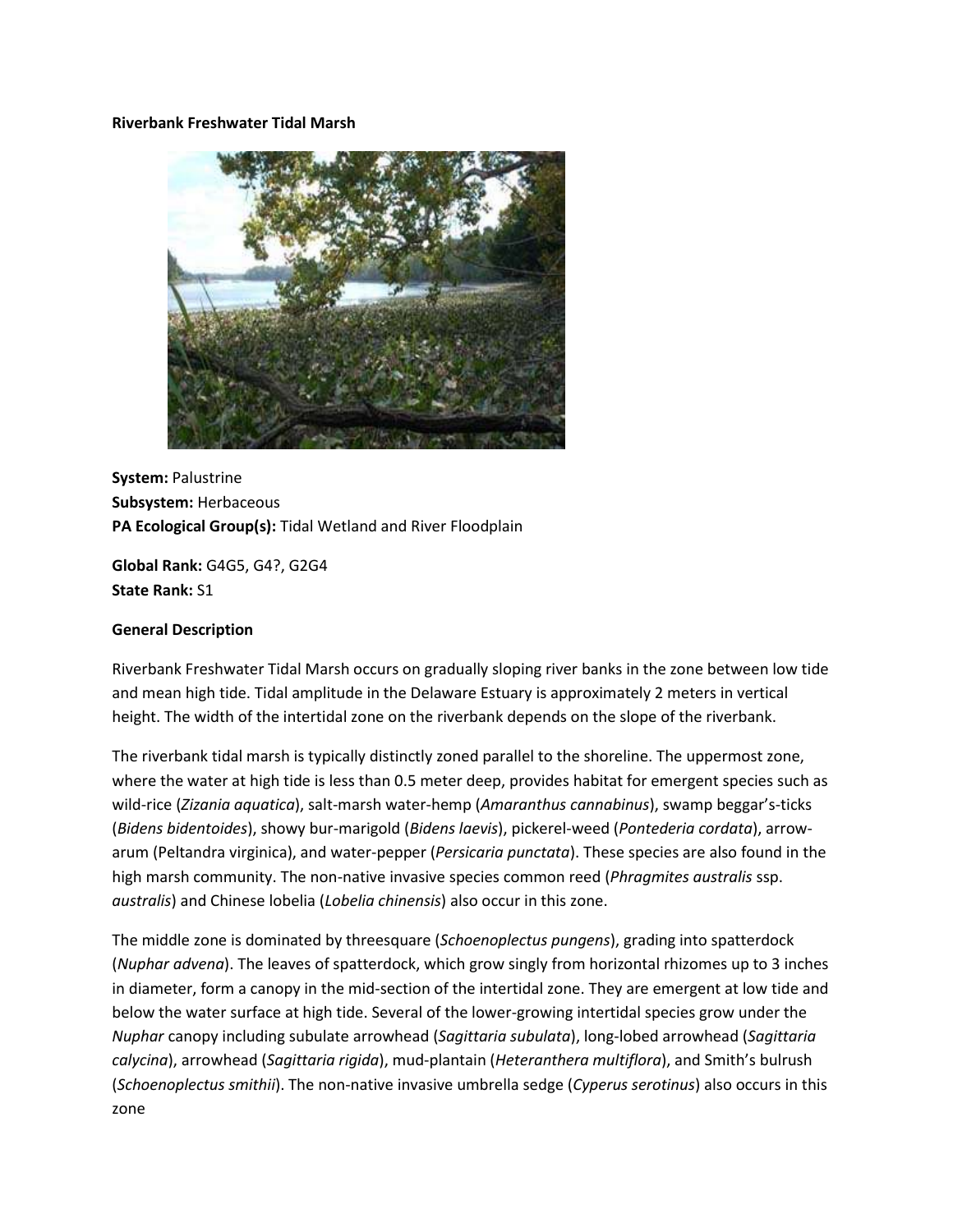The lowest vegetated zone on the intertidal riverbank occurs below the band of spatterdock. It is under as much as two meters of water at high tide and is typically sparsely vegetated. Subulate arrowhead (*Sagittaria subulata*) is often present. In addition, horned pondweed (*Zanichellia palustris*), waterweed (*Elodea nuttallii*), and tape-grass (*Vallisneria americana*), truly aquatic species, may also be present on the exposed mudflats at low tide.

## **Rank Justification**

Critically imperiled in the jurisdiction because of extreme rarity or because of some factor(s) such as very steep declines making it especially vulnerable to extirpation.

# **Identification**

- Zoned herbaceous vegetation on tidal riverbanks
- Late in the season the wild rice at the upper edge is very conspicuous
- The spatterdock zone in the mid-section is conspicuous except at high tide when it is under water
- At low tide exposed vegetation is often coated with a film of dried mud
- Not visible in the winter, even at low tide

## **Characteristic Species**

Herbs

- Spatterdock (*[Nuphar advena](http://www.natureserve.org/explorer/servlet/NatureServe?searchName=Nuphar+lutea+ssp.+advena%20)*)
- Threesquare (*[Schoenoplectus pungens](http://www.natureserve.org/explorer/servlet/NatureServe?searchName=Schoenoplectus+pungens)*)
- Wild-rice (*[Zizania aquatica](http://www.natureserve.org/explorer/servlet/NatureServe?searchName=Zizania+aquatica)*)
- [Walter's barnyard-grass \(](http://www.natureserve.org/explorer/servlet/NatureServe?searchName=Echinochloa+walteri)*Echinochloa walteri*)
- [Dotted smartweed \(](http://www.natureserve.org/explorer/servlet/NatureServe?searchName=Polygonum+punctatum%20%20)*Persicaria punctata*)
- [Subulate arrowhead \(](http://www.natureserve.org/explorer/servlet/NatureServe?searchName=Sagittaria+subulata)*Sagittaria subulata*)
- Mud-plantain (*[Heteranthera multiflora](http://www.natureserve.org/explorer/servlet/NatureServe?searchName=Heteranthera+multiflora)*)

Exotic Species

- Common reed (*[Phragmites australis](http://www.natureserve.org/explorer/servlet/NatureServe?searchName=Phragmites+australis+ssp.+australis)* ssp. *australis*)
- Chinese lobelia (*[Lobelia chinensis](http://www.natureserve.org/explorer/servlet/NatureServe?searchName=Lobelia+chinensis)*)
- Umbrella sedge (*[Cyperus serotinus](http://www.natureserve.org/explorer/servlet/NatureServe?searchName=Cyperus+serotinus)*)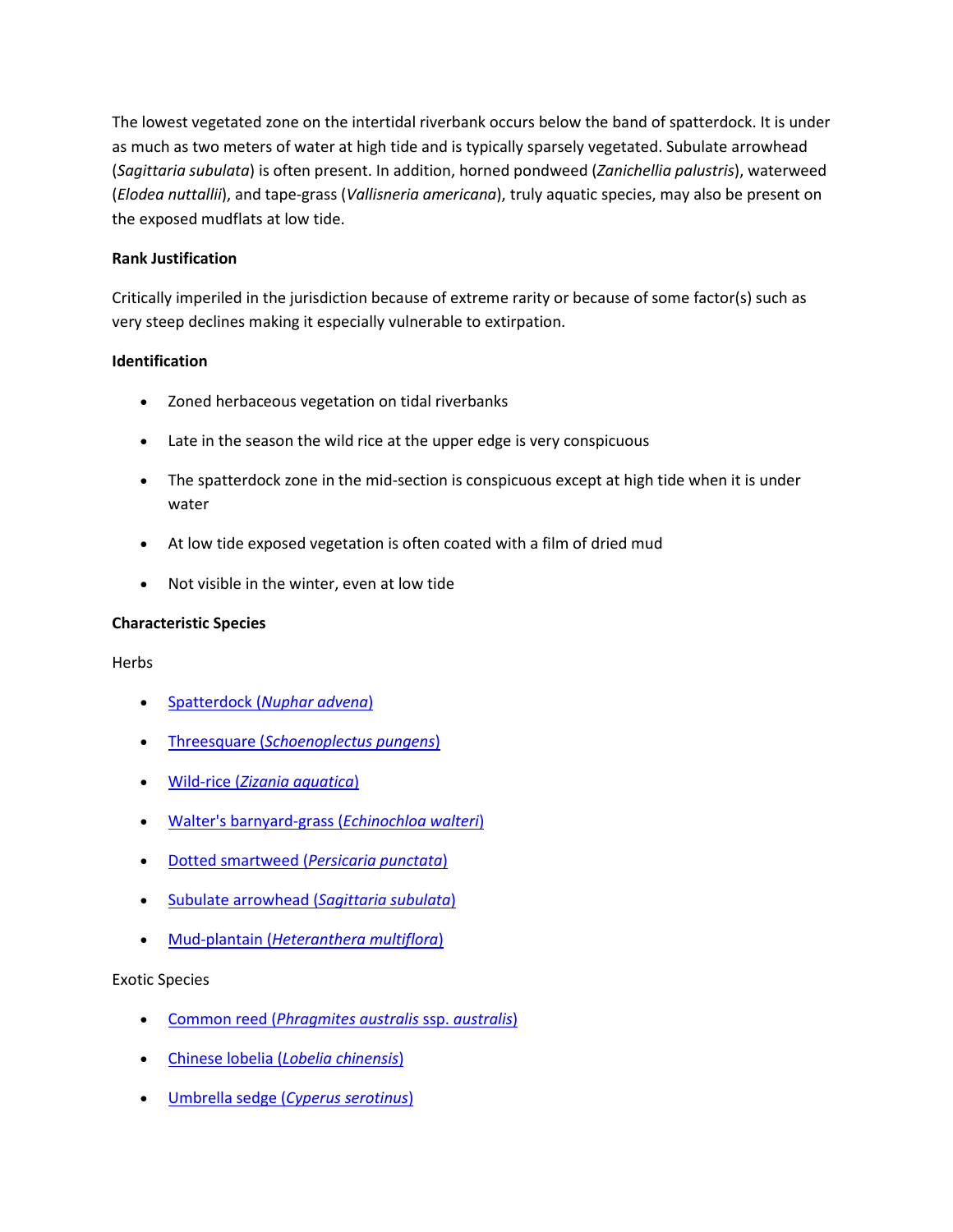## **International Vegetation Classification Associations:**

[Broadleaf Pond-lily Tidal Marsh](http://www.natureserve.org/explorer/servlet/NatureServe?searchCommunityUid=ELEMENT_GLOBAL.2.688122) (CEGL004472) [Atlantic Coast Wild Rice Tidal Marsh](http://www.natureserve.org/explorer/servlet/NatureServe?searchCommunityUid=ELEMENT_GLOBAL.2.689364) (CEGL004202) [North Atlantic Coastal Plain River Brackish Intertidal Mudflat](http://www.natureserve.org/explorer/servlet/NatureServe?searchCommunityUid=ELEMENT_GLOBAL.2.686532) (CEGL004473) [Atlantic Coast Brackish Tidal Marsh](http://www.natureserve.org/explorer/servlet/NatureServe?searchCommunityUid=ELEMENT_GLOBAL.2.683291) (CEGL004188)

### **NatureServe Ecological Systems:**

[Atlantic Coastal Plain Embayed Region Tidal Freshwater Marsh](http://www.natureserve.org/explorer/servlet/NatureServe?searchSystemUid=ELEMENT_GLOBAL.2.723227) (CES203.259)

## **Origin of Concept**

Rhoads and Block

## **Pennsylvania Community Code**

na : Not Available

### **Similar Ecological Communities**

There is overlap in species composition between Riverbank Freshwater Tidal Marsh and Freshwater Tidal Mixed High Marsh. One grades into the other at the level of mean high tide.

### **Fike Crosswalk**

None. This type is new to the Pennsylvania Plant Community Classification developed from inventory studies of Bucks County by Morris Arboretum.

## **Conservation Value**

Riverbank Freshwater Tidal Marsh is a rare community type in Pennsylvania that may have rare plant species including salt-marsh water-hemp (*Amaranthus cannabinus*), swamp beggar's-ticks (*Bidens bidentoides*), small beggar-ticks (*Bidens discoidea*), showy bur-marigold (*Bidens laevis*), Walter's barnyard grass (*Echinochloa walteri*), American waterwort (*Elatine americana*), spike-rush (*Eleocharis obtusa* var. *peasii*), dwarf spike-rush (*Eleocharis parvula*), mud-plantain (*Heteranthera multiflora*), gypsywort (*Lycopus rubellus*), goldenclub (*Orontium aquaticum*), long-lobed arrowhead (*Sagittaria calycina*), subulate arrowhead (*Sagittaria subulata*), river bulrush (*Schoenoplectus fluviatilis*), Smith's bulrush (*Schoenoplectus smithii*), and wild-rice (*Zizania aquatica*). This community also provides a flood buffer along the Delaware Estuary as well as habitat for fish, birds, and aquatic invertebrates.

## **Threats**

Threats to intertidal marsh communities include sea level rise; conversion to residential, commercial, or industrial uses; water pollution and colonization by non-native invasive species, especially common reed (*Phragmites australis* ssp. *australis*), Chinese lobelia (*Lobelia chinensis*), and umbrella sedge (*Cyperus serotinus*).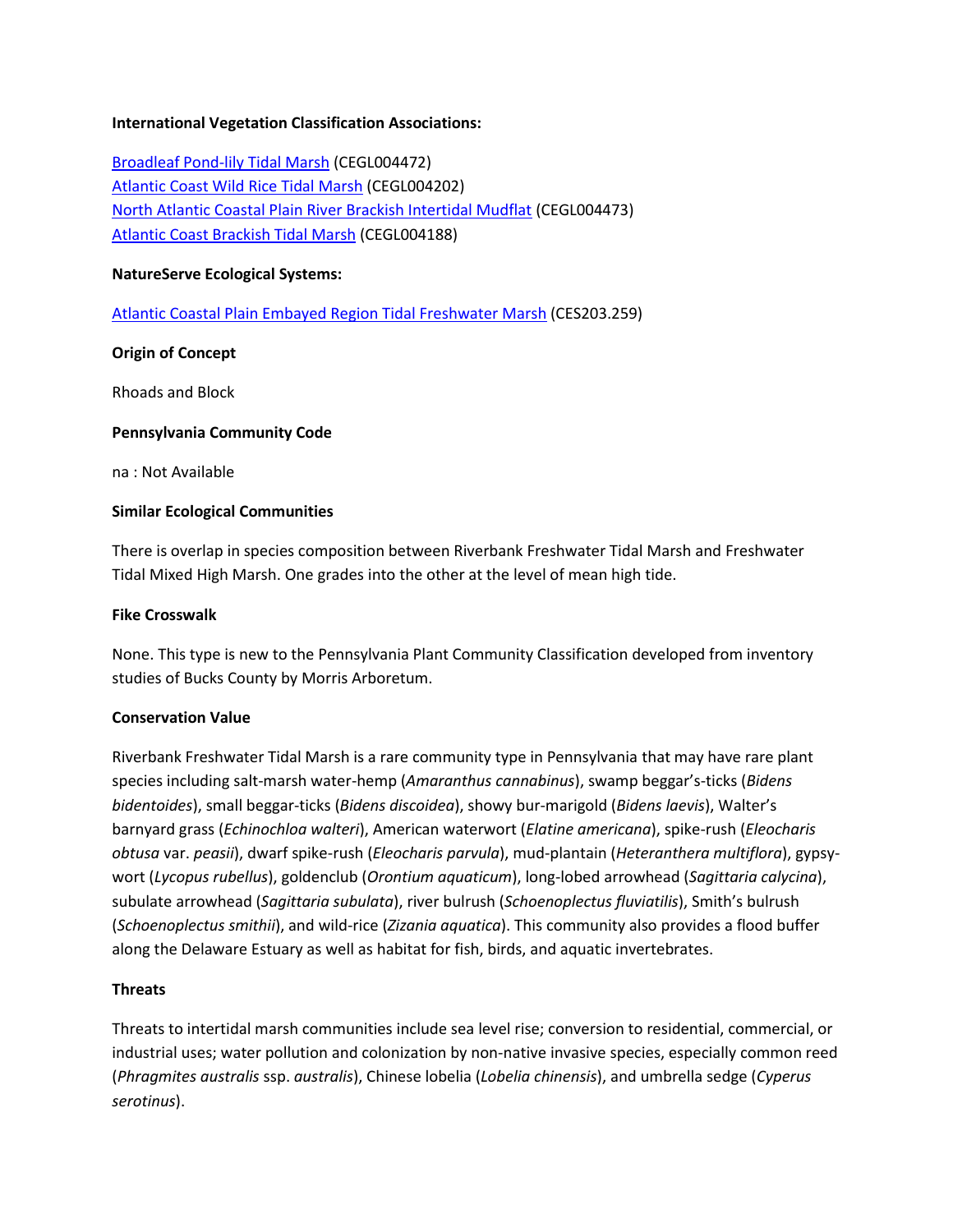Loss of fine sediments due to erosion from the wakes of commercial ships and pleasure craft is also a major threat to riverbank tidal marsh communities. In several locations the surface layer of fine sediments and its stabilizing algal crust, which together provide a seed bed for intertidal plants, have been washed away leaving the riverbank bare of plants. Many of the intertidal species are annuals (*Bidens bidentoides, Sagittaria calycina, Zizania aquatica, Amaranthus cannabinus, Echinochloa walteri*) thus their persistence depends on an appropriate seedbed.

# **Management**

There is a need to identify sites where existing land use could allow for inland migration of freshwater tidal marsh communities as sea level rises, and secure theses sites as protected open space. All remaining freshwater tidal marsh communities should be protected from incompatible land use. Opportunities for restoration of freshwater tidal marsh communities should also be pursued.

A natural buffer around the wetland should be maintained in order to minimize nutrient runoff, pollution, and sedimentation. The potential for soil erosion based on soil texture, condition of the adjacent vegetation (mature forests vs. clearcuts), and the topography of the surrounding area (i.e., degree of slope) should be considered when establishing buffers. The buffer size should be increased if soils are erodible, adjacent vegetation has been logged, and the topography is steep as such factors could contribute to increased sedimentation and nutrient pollution. Direct impacts and habitat alteration should be avoided (e.g., roads, trails, filling of wetlands) and low impact alternatives (e.g., elevated footpaths, boardwalks, bridges) should be utilized in situations where accessing the wetland cannot be avoided. Invasive species control should be implemented at sites where common reed (*Phragmites australis* ssp. *australis*) is established.

## **Research Needs**

Regular monitoring should be instituted at selected sites.

## **Trends**

Urban development of the Coastal Plain, and hydrological alterations from boat traffic and dredging have greatly decreased the extent of this community type.

## **Range Map**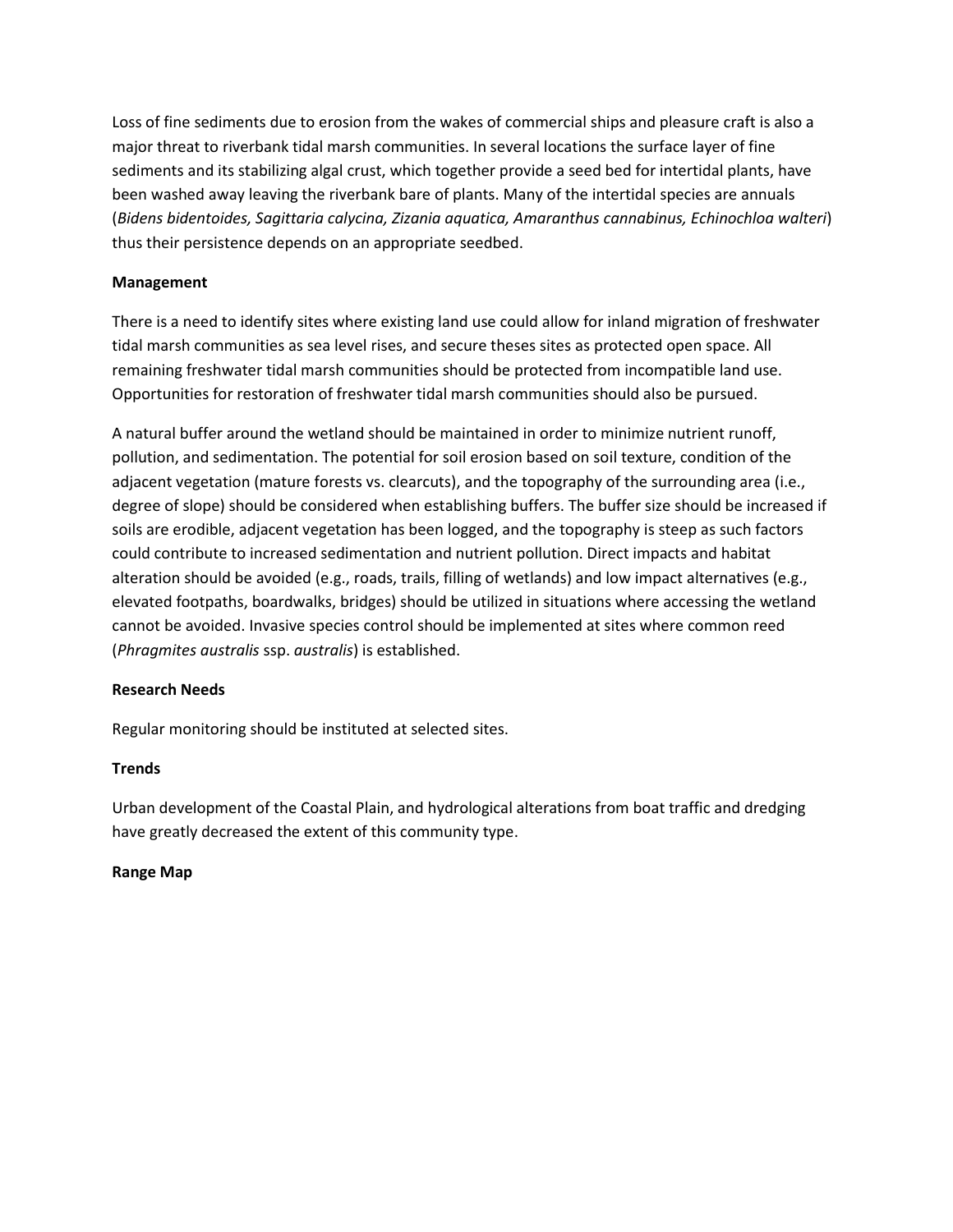

### **Pennsylvania Range**

Coastal Plain

### **Global Distribution**

Connecticut, Delaware, Maine, Maryland, Massachusetts, North Carolina, New Hampshire, New Jersey, New York, Pennsylvania, and Virginia

#### **References**

Ferren, Wayne R. and Alfred E. Schuyler. 1980. Intertidal vascular plants of river systems near Philadelphia. Proceedings of the Academy of Natural Sciences of Philadelphia 132: 86-120.

NatureServe 2010. NatureServe Explorer: An online encyclopedia of life Version 7.1. NatureServe, Arlington, VA. Available http://www.natureserv.org/explorer (accessed: February 7, 2010).

Schuyler, Alfred E. 1988. Submergent and planmergent flora of the freshwater portion of the Delaware Estuary. Chapter 10 in Ecology and Restoration of the Delaware River Basin, edited by S. K. Majumdar, E. W. Miller, and L. E. Sage. Pennsylvania Academy of Science.

Titus, J. G., D. E. Hudgens, D. L. Trescott, M. Craghan, W. H. Nuckols, C. H. Hershner, J. M. Kassakian, C. J. Linn, P.G. Merritt, T. M. McCue, J. F. O'Connell, J. Tanski, and J. Wang. 2009. State and local governments plan for the development of most land vulnerable to rising sea level along the U.S Atlantic coast. Environmental Research Letters 4 (doi:10.1088/1748-9326/4/4/044008).

Fike, J. 1999. Terrestrial and palustrine plant communities of Pennsylvania. Pennsylvania Natural